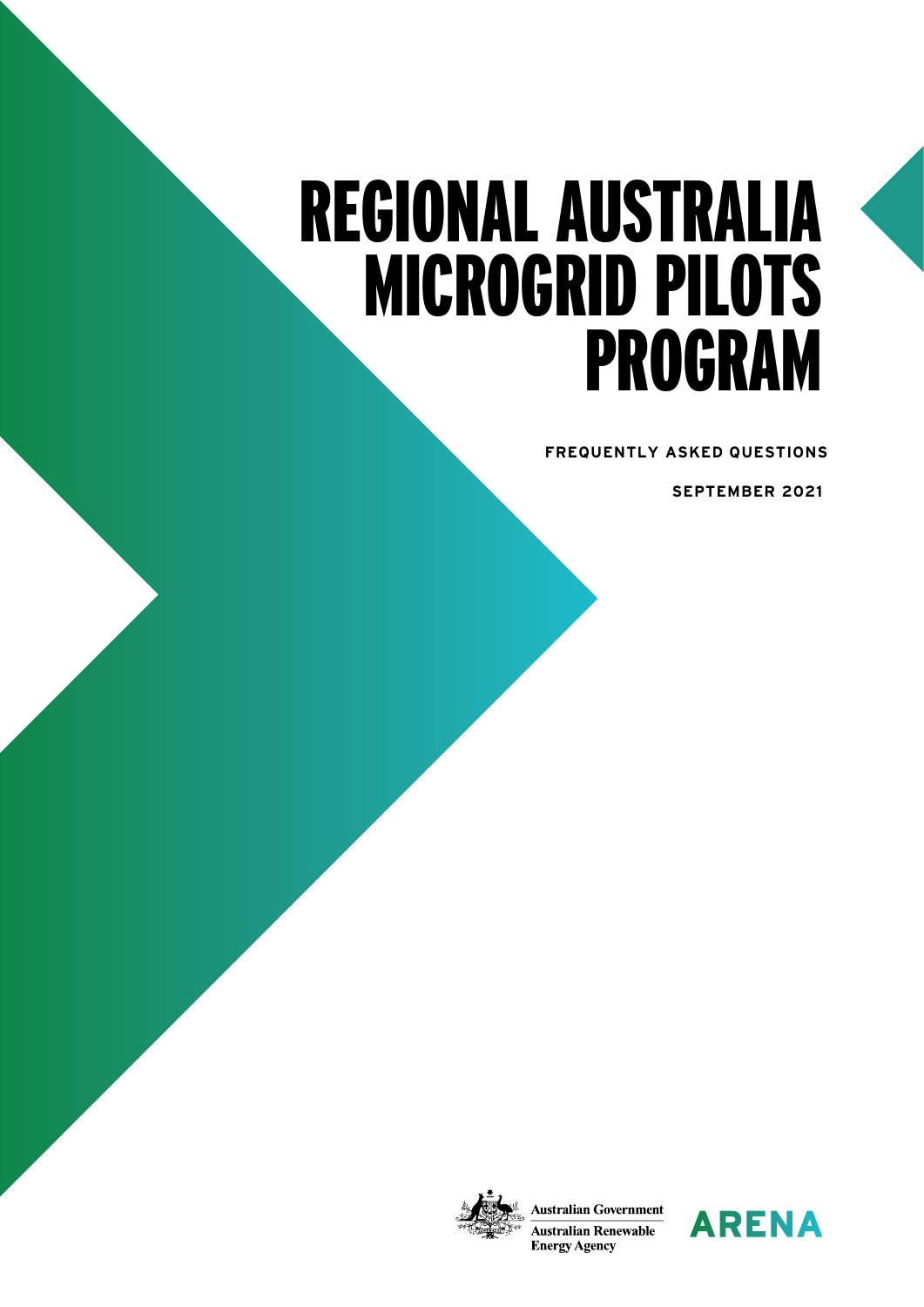## TABLE OF CONTENTS

| 1. | <b>APPLYING TO THE PROGRAM</b>                                                                                                                                   | 3              |
|----|------------------------------------------------------------------------------------------------------------------------------------------------------------------|----------------|
|    | <b>HOW CAN I APPLY?</b>                                                                                                                                          | 3              |
|    | WHEN CAN I APPLY? IS THERE A DEADLINE FOR SUBMITTING AN APPLICATION?                                                                                             | 3              |
|    | HOW DO I ASK QUESTIONS IN RELATION TO THE PROGRAM? CAN ARENA ASSIST<br><b>ME WITH MY APPLICATION?</b>                                                            | 3              |
|    | WHO IS ELIGIBLE TO APPLY FOR FUNDING UNDER THE PROGRAM?                                                                                                          | 3              |
|    | WILL I BE ELIGIBLE FOR THE PROGRAM IF MY MICROGRID CONFIGURATION<br>INVOLVES NON-RENEWABLE ENERGY (E.G. DIESEL)?                                                 | 4              |
|    | DO I NEED TO HAVE BEEN SUCCESSFUL UNDER THE REGIONAL AND REMOTE<br>COMMUNITIES RELIABILITY FUND (RRCRF) TO APPLY TO THE PROGRAM?                                 | 4              |
|    | WHY IS THE PROGRAM ONLY SUPPORTING DEPLOYMENT STAGE PROJECTS,<br>NOT FEASIBILITY STUDIES? WHY IS A FEASIBILITY STUDY REQUIRED TO<br><b>APPLY TO THE PROGRAM?</b> | 4              |
|    | HOW DO YOU DEFINE A MICROGRID?                                                                                                                                   | $\overline{4}$ |
|    | WHAT IS THE DEFINITION OF 'REGIONAL'?                                                                                                                            | $\overline{4}$ |
|    | IF I DON'T MEET THE PROGRAM OBJECTIVES, CAN I APPLY UNDER THE<br><b>ADVANCING RENEWABLES PROGRAM?</b>                                                            | 5              |
|    | CAN AN ORGANISATION OR INDIVIDUAL SUBMIT MORE THAN ONE<br>APPLICATION OR BE A MEMBER OF MORE THAN ONE PROJECT TEAM?                                              | 5              |
|    | AM I ABLE TO SUBMIT AN APPLICATION AS PART OF A CONSORTIUM?                                                                                                      | 5              |
| 2. | <b>ASSESSMENT</b>                                                                                                                                                | 6              |
|    | WHAT IS THE ASSESSMENT PROCESS?                                                                                                                                  | 6              |
|    | <b>HOW WILL ARENA ASSESS APPLICATIONS?</b>                                                                                                                       | 6              |
|    | WHAT ARE THE OBJECTIVES OF THE PROGRAM? DOES MY PROJECT NEED<br>TO MEET ALL OBJECTIVES OF THE PROGRAM TO BE SUCCESSFUL?                                          | 6              |
|    | 3. APPLICATION CONTENT AND FINANCES                                                                                                                              | 7              |
|    | IS THERE ANY LIMIT ON OVERSEAS EXPENDITURE?                                                                                                                      | 7              |
|    | DOES THE PROJECT NEED TO BE BASED IN AUSTRALIA?                                                                                                                  | 7              |
|    | WHAT ARE THE MINIMUM AND MAXIMUM AMOUNTS OF FUNDING I CAN APPLY FOR? 7                                                                                           |                |
|    | HOW DOES ARENA CONSIDER THE INCLUSION OF OTHER GRANT FUNDING<br>OR CONCESSIONAL FUNDING?                                                                         | $\overline{7}$ |
|    | SHOULD SALARIES BE COUNTED AS IN-KIND OR CASH CONTRIBUTIONS?                                                                                                     | $\overline{7}$ |
|    | HOW WILL PAYMENTS BE MADE IF MY APPLICATION IS SUCCESSFUL?                                                                                                       | $\overline{7}$ |
|    | HOW WILL KNOWLEDGE BE SHARED FROM THE PROGRAM?                                                                                                                   | 8              |
|    | IS THERE A TEMPLATE THAT APPLICANTS SHOULD USE TO STRUCTURE THEIR<br>APPLICATION, OR CAN APPLICANTS CHOOSE THEIR OWN FORMAT?                                     | 8              |
|    | WILL ALL DELIVERABLES LISTED IN THE KNOWLEDGE SHARING PLAN BE<br>DISSEMINATED PUBLICLY?                                                                          | 8              |
|    | WILL THE INFORMATION THAT IS PROVIDED IN AN APPLICATION BE DISCLOSED<br>BY ARENA TO EXTERNAL PARTIES OUTSIDE OF ARENA?                                           | 8              |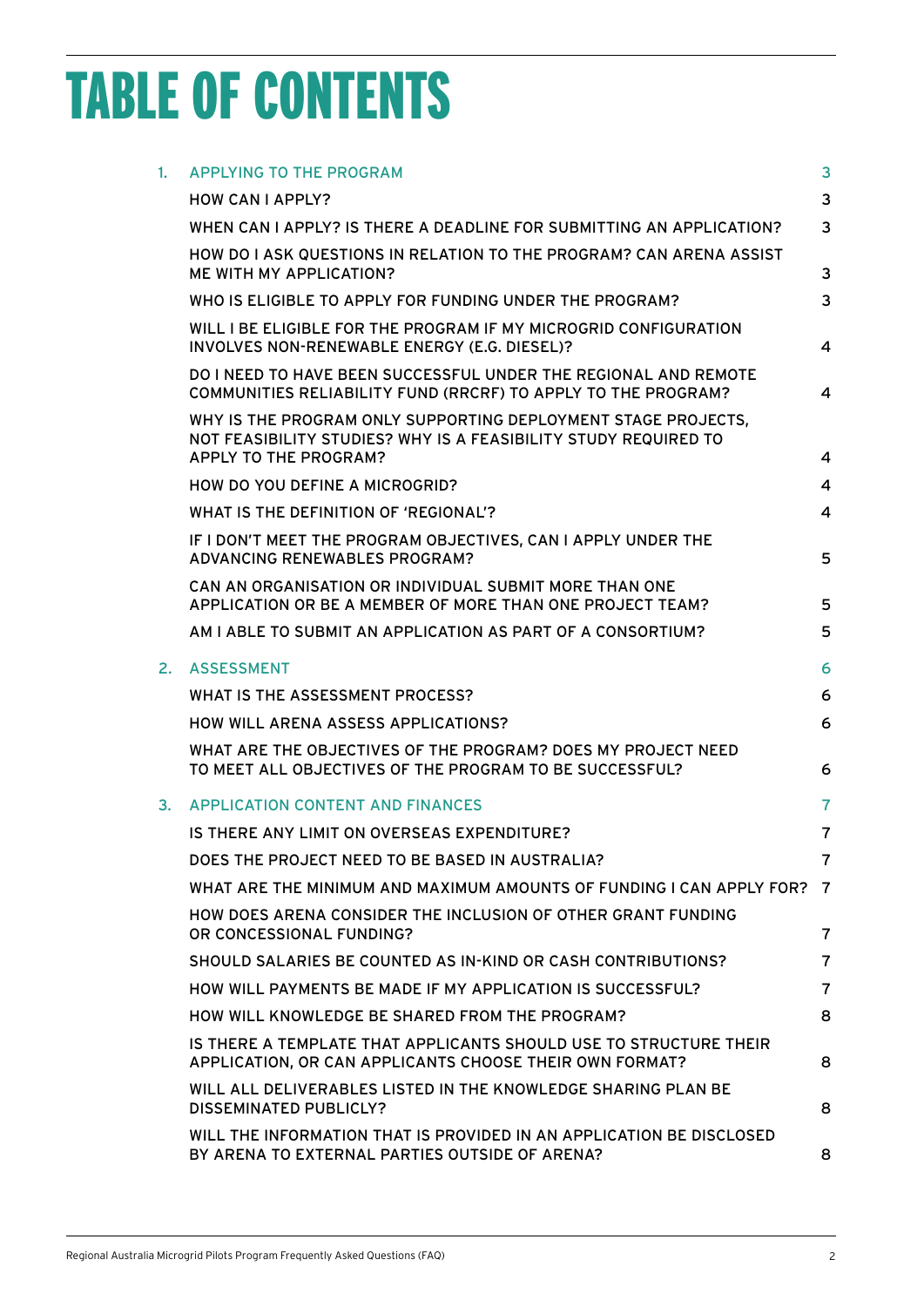<span id="page-2-0"></span>This document contains frequently asked questions (FAQ) regarding the Regional Australia Microgrid Pilots Program (the Program). ARENA will update this FAQ list as the Program progresses. Please refer to the Program Guidelines for further details.

### 1.APPLYING TO THE PROGRAM

#### HOW CAN I APPLY?

In the first instance potential Applicants should review the Program Guidelines for information on the application and assessment process.

From 24 September 2021, potential Applicants may register their Feasibility Study through ARENA's Grants Management System [ARENANet.](https://arenaomnistar.f1solutions.com.au/) This form is also available by going to ARENA's website and [selecting the Regional Australia Microgrid Pilots Program or navigating to https://arena.gov.au/funding/](https://arena.gov.au/funding/RAMPP/) RAMPP. ARENA will seek to provide feedback, in writing, on the suitability of the Feasibility Study within 20 business days of registration.

If suitable, Applicants will be able to submit a Full Application through ARENANet. Each section of the application contains instructions on the information required and any word limits that may apply. Applicants can save their application at any time and submit at any time.

#### WHEN CAN I APPLY? IS THERE A DEADLINE FOR SUBMITTING AN APPLICATION?

Applicants are able to register a Feasibility Study from 24 September 2021. The Program will remain open until all funds available under the Program are exhausted or the Program Guidelines are revoked. ARENA will review and assess applications on an ongoing basis, in line with the Submission Dates and assessment periods published on the Program webpage. ARENA expects Submission Dates to occur on a bi-monthly basis however this timing may be shortened or extended as required by ARENA.

#### HOW DO I ASK QUESTIONS IN RELATION TO THE PROGRAM? CAN ARENA ASSIST ME WITH MY APPLICATION?

ARENA can provide general guidance and advice to Applicants seeking to prepare a Full Application. ARENA may also request additional information or clarification from the Applicant in relation to the Feasibility Study or Full Application.

Applicants can submit questions to ARENA relating to the Program by emailing [microgrids@arena.gov.au](mailto:microgrids%40arena.gov.au?subject=). Please note, ARENA reserves the right to publish any general questions and answers around the assessment process, information requirements and timetable in this FAQ document.

#### WHO IS ELIGIBLE TO APPLY FOR FUNDING UNDER THE PROGRAM?

To be eligible Applicants must hold a valid Australian Business Number (ABN) and be on of the following:

- (a) an Australian entity incorporated under the Corporations Act 2001 (Cth); or
- (b) an Australian State or Territory owned corporation or a subsidiary of an Australian state or territory owned corporation; or
- (c) an Australian local government or council; or
- (d) registered with the Australian Charities and Not-for-Profit Commission (ACNC); or
- (e) an Australian university; or
- (f) the Commonwealth Scientific and Industrial Research Organisation (CSIRO).

Please refer to the Eligibility Criteria outlined in Part 3 of the Program Guidelines for all details regarding eligibility.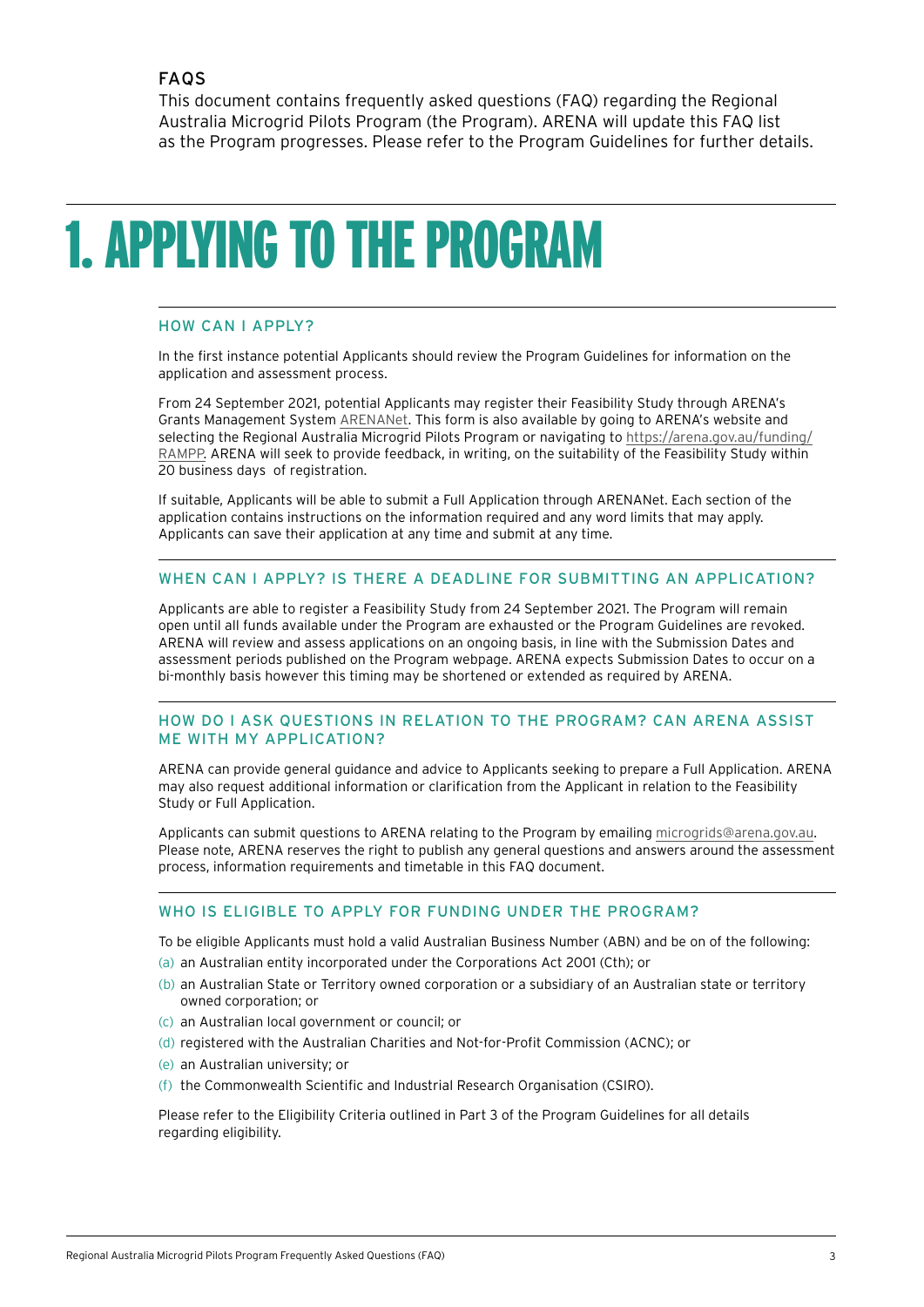#### <span id="page-3-0"></span>WILL I BE ELIGIBLE FOR THE PROGRAM IF MY MICROGRID CONFIGURATION INVOLVES NON-RENEWABLE ENERGY (E.G. DIESEL)?

Yes, provided all other eligibility criteria are met. Section 3.3 of the Program Guidelines provides that an Eligible Project must include the use of a Renewable Energy Technology or enabling technology and/or the Project contributes to increased uptake of Renewable Energy. However, this does not preclude microgrid solutions that may also use non-renewable sources of energy such as diesel.

#### DO I NEED TO HAVE BEEN SUCCESSFUL UNDER THE REGIONAL AND REMOTE COMMUNITIES RELIABILITY FUND (RRCRF) TO APPLY TO THE PROGRAM?

No, any eligible project that has been proven to be feasible through a completed Feasibility Study (that meets the requirements outlined in section 2.6 of the Program Guidelines) may apply to the Program. Although it is anticipated that a number of projects that were successful in the RRCRF will apply to the Program, there is no requirement for the Feasibility Study to have received funding under the RRCRF.

#### WHY IS THE PROGRAM ONLY SUPPORTING DEPLOYMENT STAGE PROJECTS, NOT FEASIBILITY STUDIES? WHY IS A FEASIBILITY STUDY REQUIRED TO APPLY TO THE PROGRAM?

The focus of the Program is to provide funding to deployment stage projects. The Program builds on the RRCRF, which previously provided \$50.4 million towards supporting feasibility studies for regional and remote communities to investigate deployment of local microgrid technologies. Although it is anticipated that the Program will support the further development of a number of projects that were successful under the RRCRF, a project does not need to have been successful under the RRCRF to apply to the Program.

In line with this objective, it is a requirement of the Program that all projects have been demonstrated to be feasible prior to commencement of an application. A Feasibility Study is required to be registered prior to Applicants receiving access to the Full Application form for the Program.

ARENA may consider projects or activities that are not at deployment stage or do not align with the objectives of the Program as part of ARENA's Advancing Renewables Program, which is continuously open. If you would like to discuss a project for funding under ARENA's Advancing Renewables Program please email [proposals@arena.gov.au](mailto:proposals%40arena.gov.au?subject=).

#### HOW DO YOU DEFINE A MICROGRID?

For the purpose of the Program the term microgrid is used to include the following technical configurations:

- › Embedded Microgrid: An electricity supply arrangement that coordinates and optimises the use of connected, locationally proximate distributed energy resources (DER) to provide secure and reliable electricity within the microgrid and is able to provide value to the major grid. This could include energy market participation, provision of system flexibility, systems services and deferral of network investment.
- › Standalone Power Systems (SAPS): An electricity supply arrangement that can demonstrate temporary or permanent operation when not physically connected to a major grid. SAPS encompasses supply to single and multiple customers. Where:
	- › customers, currently connected to a major grid, can move to a SAPS, or
	- $\rightarrow$  a SAPS is installed rather than a new grid connection.
- › Remote Isolated Microgrid: An electricity supply arrangement that already operates as an isolated SAPS and will continue to do so. These systems are often in very remote locations and managed by State Government owned corporations.

Acknowledging the diversity of potential microgrid configurations, ARENA may also consider projects that do not fit the microgrid technical configurations above.

#### WHAT IS THE DEFINITION OF 'REGIONAL'?

To be eligible for the Program, the project must be located in an inner regional, outer regional, remote or very remote area as defined by the Australian Statistical Geography Standard (ASGS) Remoteness Area. This can be accessed at<https://www.abs.gov.au/websitedbs/D3310114.nsf/home/remoteness+structure>.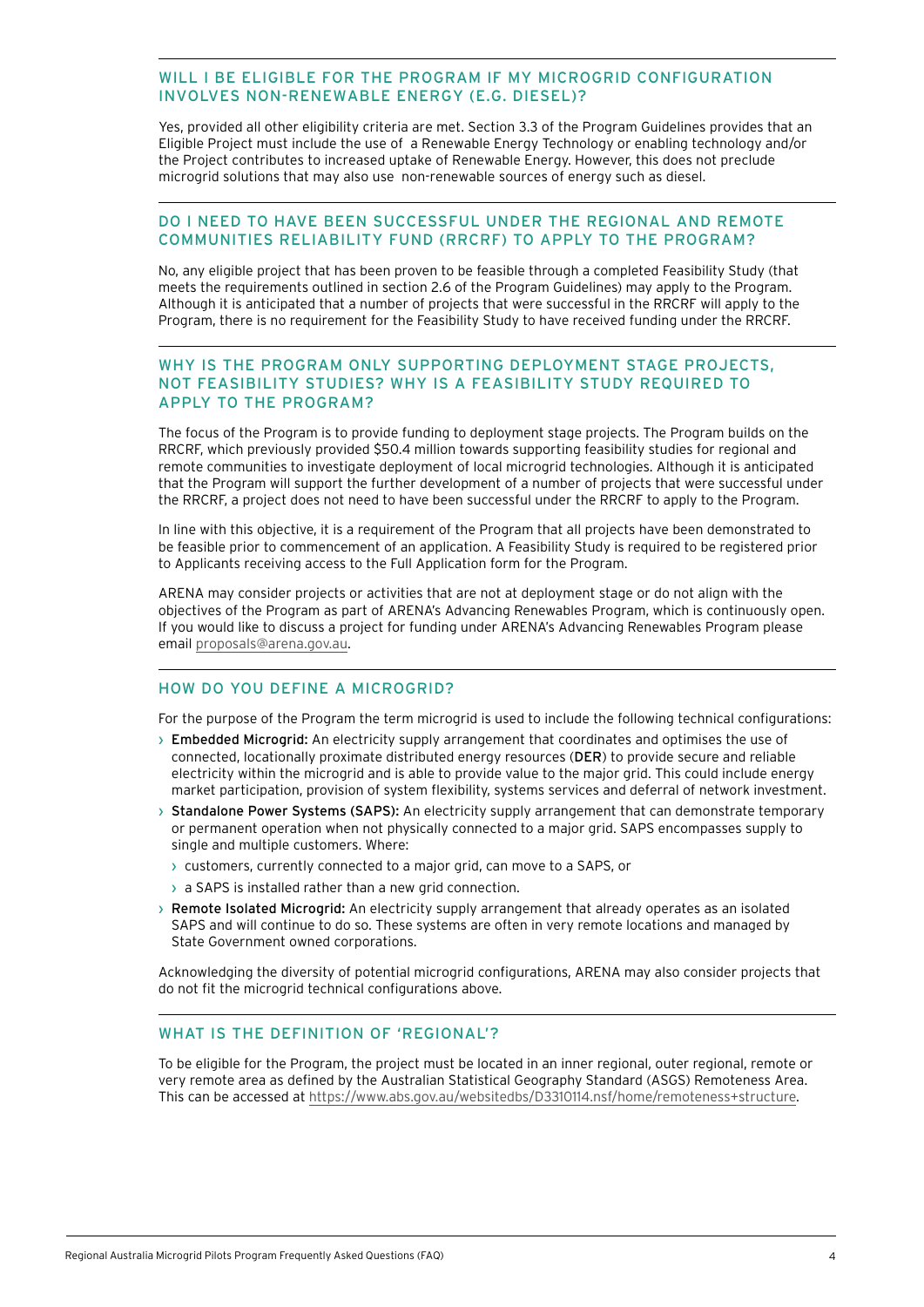#### <span id="page-4-0"></span>IF I DON'T MEET THE PROGRAM OBJECTIVES, CAN I APPLY UNDER THE ADVANCING RENEWABLES PROGRAM?

Yes, a microgrid project may be eligible under the 'Optimise the transition to renewable electricity' ARENA strategic priority. Please read th[e ARENA Advancing Renewables Program Guidelines](https://arena.gov.au/assets/2017/05/ARENA_ARP_Guidelines_FA_Single_Pages_LORES.pdf) (Guidelines) to ensure you meet the eligibility requirements.

Please note that only applications that meet the requirements in the Guidelines and are assessed as high merit against the merit criteria will be considered for funding.

ARENA takes a portfolio approach to funding as stipulated in our ARP Guidelines (Clauses 4.23 and 4.24). This may result in ARENA not funding an otherwise meritorious project if the objectives or outcomes of the project are similar to a project ARENA has already funded.

To determine if you may be eligible for funding through ARP, please complete the [Eligibility and Alignment](https://arena.gov.au/funding/advancing-renewables-program/#step-2-find-out-if-you-are-eligible)  [Tool assessment](https://arena.gov.au/funding/advancing-renewables-program/#step-2-find-out-if-you-are-eligible) available on the ARP webpage. .

#### CAN AN ORGANISATION OR INDIVIDUAL SUBMIT MORE THAN ONE APPLICATION OR BE A MEMBER OF MORE THAN ONE PROJECT TEAM?

Yes, there is no limit to the number of applications that can be submitted by an individual or organisation. However, if you or an organisation intend to be part of more than one application you must be able to justify that you will have, or be able to allocate, sufficient time and resources to all of the projects should they be successful. Each application must meet the requirements set out in the Program Guidelines.

#### AM I ABLE TO SUBMIT AN APPLICATION AS PART OF A CONSORTIUM?

Yes, Projects are able to be undertaken by multiple entities, however the consortium will need to nominate a Lead Applicant which, if successful, will become the party that enters into the Funding Agreement with ARENA. Details of any partner organisations can be included within the Application form.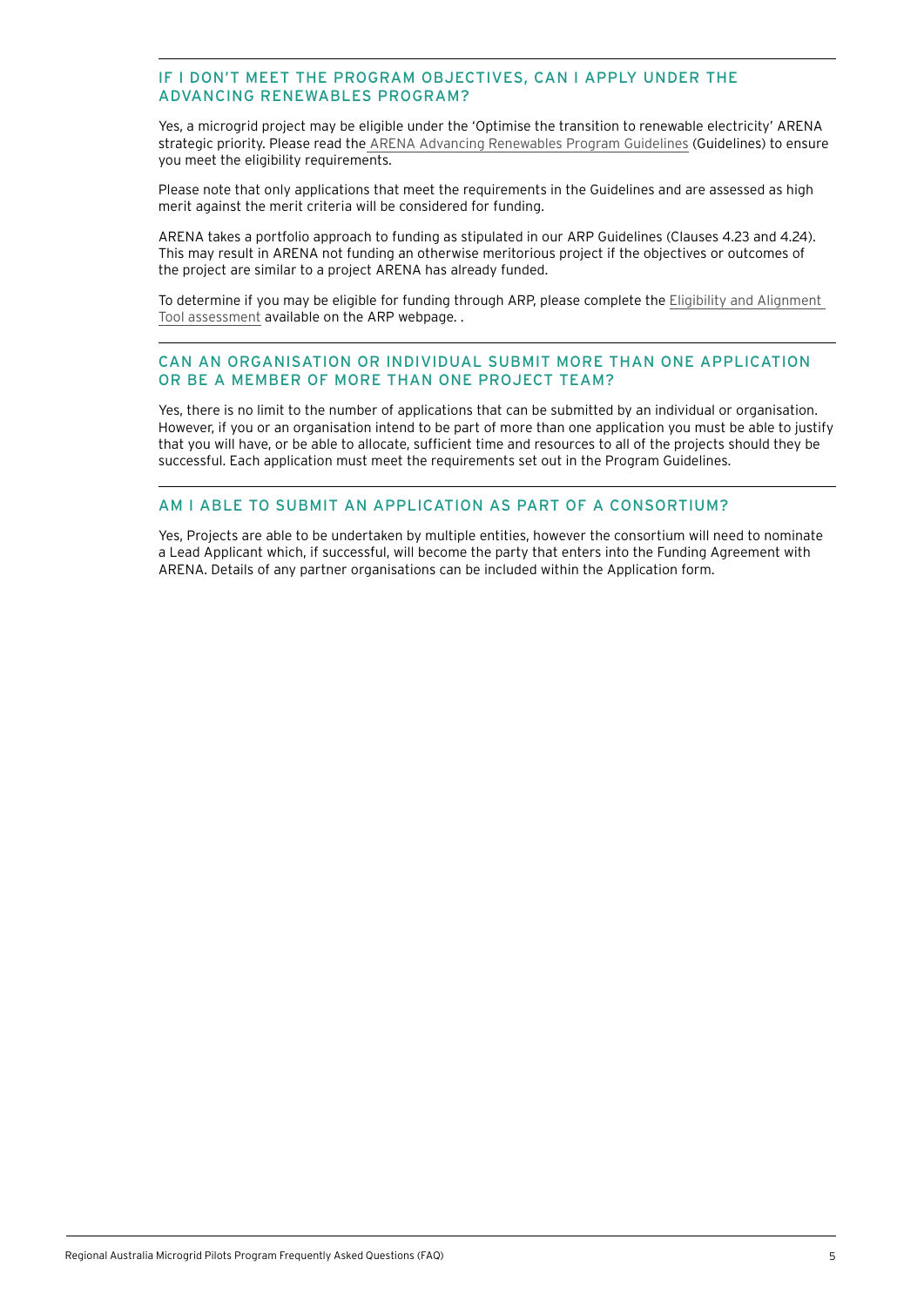### <span id="page-5-0"></span>2. ASSESSMENT

#### WHAT IS THE ASSESSMENT PROCESS?

ARENA is using an open, single stage Full Application process. Applicants will first need to register a suitable Feasibility Study with ARENA via ARENANet. ARENA will review the Feasibility Study against the requirements in part 2.6 of the Program Guidelines. If eligible, Applicants will then be provided access to the Full Application form in order to apply to the Program. Application and assessment periods will be published on the Program website.

Further details on the assessment process are set out in Part 2 of the Program Guidelines.

#### HOW WILL ARENA ASSESS APPLICATIONS?

ARENA will review applications against the Merit Criteria outlined in Part 4 of the Program Guidelines. Given the Program is being run as an open, non-competitive program, ARENA will not undertake a comparative assessment of applications. However, ARENA may also take a portfolio approach to selecting Projects for funding, giving consideration to how a Project will contribute to the Program Objectives either uniquely or as part of a suite of complementary ARENA activities. ARENA may choose not to fund an otherwise meritorious Project if the aims or outcomes of that Project are the same, or similar to, the aims and outcomes of a Project that has previously been funded (either by ARENA or alternative investors) or that ARENA is intending to fund.

ARENA may seek advice on the merit of a Proposal from the ARENA Advisory Panel, and may request Applicants to provide a presentation to the ARENA Advisory Panel regarding their Application.

Greater detail around the assessment process is provided in Part 2 of the Program Guidelines.

#### WHAT ARE THE OBJECTIVES OF THE PROGRAM? DOES MY PROJECT NEED TO MEET ALL OBJECTIVES OF THE PROGRAM TO BE SUCCESSFUL?

The Program Objectives focus on supporting demonstration of improved resilience and reliability of electricity supply in regional Australia through pilot microgrid demonstrations that use or enable the use of renewable energy, and resolving the remaining barriers to final investment and full deployment. Greater detail around the Program Objectives is provided in Part 4 (Merit Criterion A) of the Program Guidelines.

A high merit Project should contribute to each of the Program Outcomes:

- (a) Demonstrating improved electricity resilience and reliability
- (b) Addressing the technical, regulatory and commercial barriers to final investment and full deployment of microgrids in Regional Australia
- (c) Advance upon learnings and innovation already demonstrated within the existing portfolio of microgrid projects.

A successful Project does not need to address all barriers to the deployment of microgrids as identified in the Program Guidelines. A Project that addresses barriers other than those identified in the Program Guidelines may also be considered.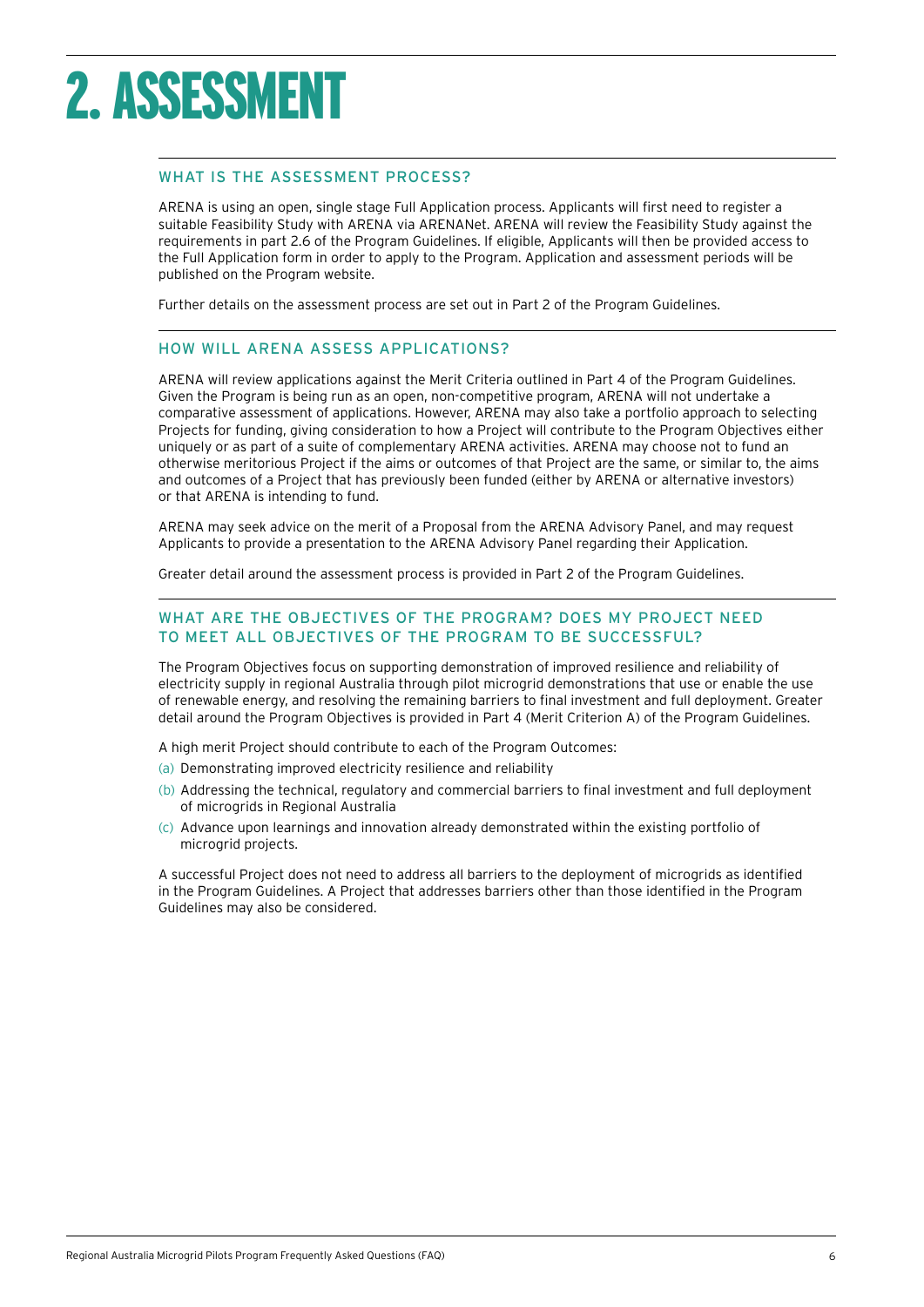## <span id="page-6-0"></span>3.APPLICATION CONTENT AND FINANCES

#### IS THERE ANY LIMIT ON OVERSEAS EXPENDITURE?

Any ARENA-funded expenditure incurred by you outside of Australia, other than for equipment or materials, must be limited to no more than 10 percent of the total amount of ARENA funds, except in exceptional circumstances that must be justified by you and agreed to in writing by ARENA before submission of a Proposal. To seek an exemption for overseas expenditure please contact [microgrids@arena.gov.au.](microgrids@arena.gov.au)

#### DOES THE PROJECT NEED TO BE BASED IN AUSTRALIA?

Yes. The project needs to primarily take place in Australia and there are limits on overseas eligible expenditure. Please refer to Eligibility Criterion B (d) and Eligibility Criterion C in the Program Guidelines.

#### WHAT ARE THE MINIMUM AND MAXIMUM AMOUNTS OF FUNDING I CAN APPLY FOR?

The minimum Grant amount under the Program that can be sought from an applicant is \$250,000. There is no limit on the maximum grant but is subject to funds available. ARENA expects that most Grants will be between \$1 million and \$5 million, depending on the scope and complexity of the project. Applicants may apply for grants greater than \$5 million; however, such applications will need to demonstrate exemplary merit with very broad industry benefit.

#### HOW DOES ARENA CONSIDER THE INCLUSION OF OTHER GRANT FUNDING OR CONCESSIONAL FUNDING?

ARENA will consider the total amount of concessional funding that an Applicant has applied for or received for the project in assessing projects. This includes both ARENA funding and other grant funding a project may receive from State or Commonwealth Government initiatives. ARENA will also assess any project arrangements that may not be considered to be on commercial or arms length terms (such as land supply or technology supply) in its consideration of concessional funding. ARENA retains discretion on any classification adopted.

Consideration of concessional funding specifically excludes finance that may be obtained from the Clean Energy Finance Corporation (CEFC) or the Northern Australia Infrastructure Facility (NAIF).

#### SHOULD SALARIES BE COUNTED AS IN-KIND OR CASH CONTRIBUTIONS?

Where personnel are already engaged by the Applicant prior to the commencement of the Project and have not been engaged specifically to work on the Project, this cost should be classified as an In-kind Contribution, as opposed to Cash Contributions. In addition, where an existing member of personnel is transferred to work on the Project (for all or part of the time), then the proportion of time that is spent on the Project should be classed as an In-kind Contribution.

Where personnel are (or will be) specifically hired to work on the Project, this can be classed as a cash contribution. The hire of personnel to work on the Project may also include the hire of existing personnel, where the duration of their existing engagement does not cover their proposed involvement in the Project. The appropriate FTE must be apportioned to the Project and must not overlap with any pre-existing role or work on other projects. The Applicant can elect to assign cash salaries from either a cash contribution or the ARENA grant funding request under the budget. This budget and its justification will be assessed for merit under Merit Criterion D.

#### HOW WILL PAYMENTS BE MADE IF MY APPLICATION IS SUCCESSFUL?

In general, ARENA pays upon the completion of project milestone payments. These activities that will form the project milestones can be proposed by the Applicant and will be agreed upon during negotiation of the Funding Agreement. Item 1.6 in Schedule 1 of the Funding Agreement template contains a number of example milestone payments.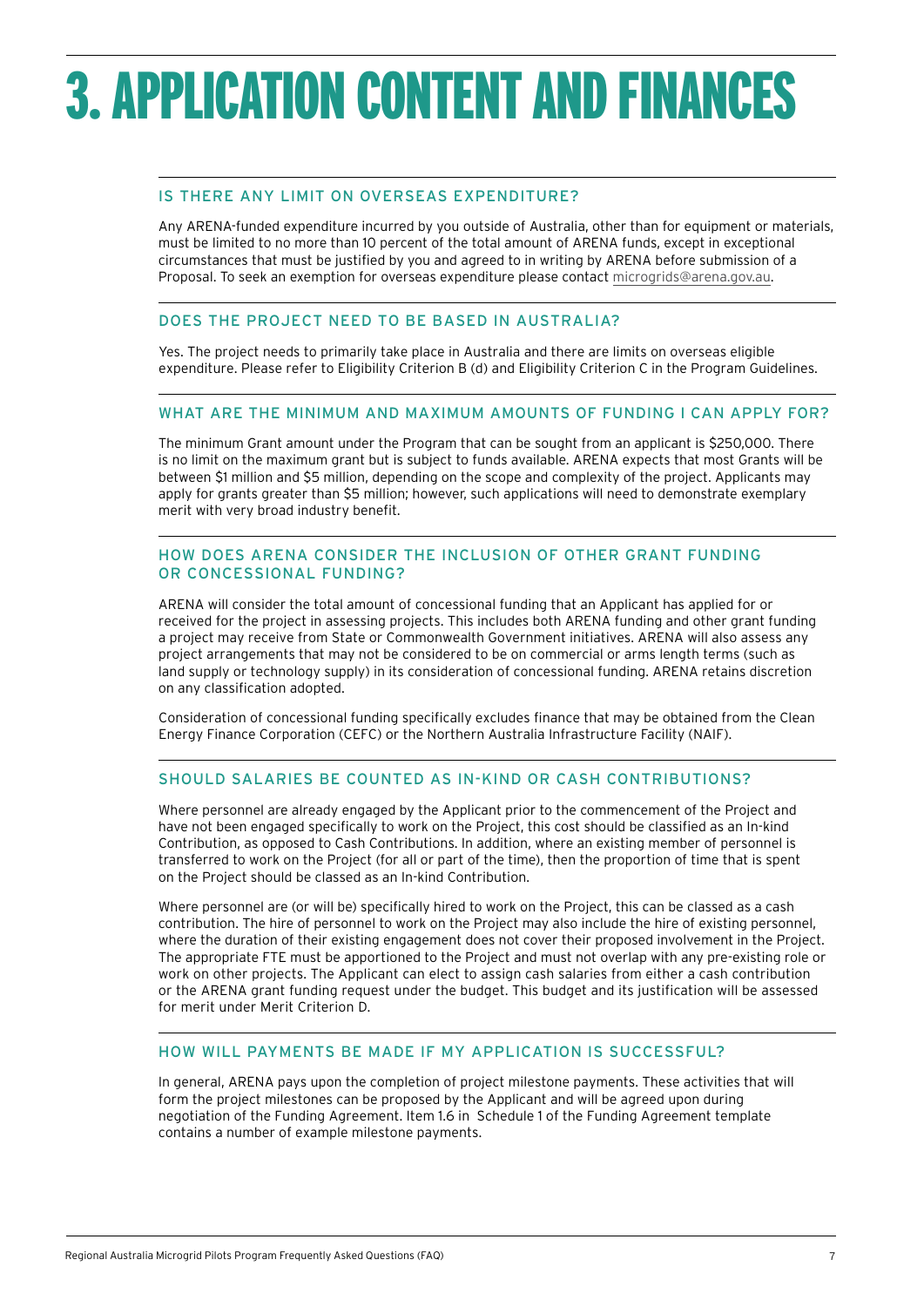#### <span id="page-7-0"></span>HOW WILL KNOWLEDGE BE SHARED FROM THE PROGRAM?

Knowledge sharing is a requirement of ARENA funding. Successful Applicants will be required to produce deliverables summarising key learnings from their Project, which will be published by ARENA and made publicly available for the benefit of industry.

Applicants are required to provide a Knowledge Sharing Plan as part of the Full Application, which allows Applicants to propose which deliverables will be made publicly available and detail any confidential information that will be made available to ARENA only. ARENA has provided a template Knowledge Sharing Plan for the Program, however Applicants are able to propose additional or different knowledge sharing deliverables where this may be beneficial.

A Knowledge Sharing Agent may be engaged to facilitate knowledge sharing across successful projects. ARENA reserves the right to engage a Knowledge Sharing Agent at any time.

#### IS THERE A TEMPLATE THAT APPLICANTS SHOULD USE TO STRUCTURE THEIR APPLICATION, OR CAN APPLICANTS CHOOSE THEIR OWN FORMAT?

Applicants should follow the instructions on ARENANet when completing the online application form. Applicants are required to attach further documentation as set out in the Part 4 (Merit Criterion C) of the Program Guidelines. ARENA has not provided a template for the Community Consultation Plan.

#### WILL ALL DELIVERABLES LISTED IN THE KNOWLEDGE SHARING PLAN BE DISSEMINATED PUBLICLY?

Yes, ARENA intends to publish Knowledge Sharing Plan deliverables unless explicitly stated otherwise. The Knowledge Sharing deliverables should be prepared considering the stakeholders, as set out in the Audience column in the Knowledge Sharing Plan.

Any limitations identified where applicants do not agree to the Knowledge Sharing Plan must be clearly raised in the Knowledge Sharing Plan document and attached to the application.

#### WILL THE INFORMATION THAT IS PROVIDED IN AN APPLICATION BE DISCLOSED BY ARENA TO EXTERNAL PARTIES OUTSIDE OF ARENA?

All information provided as part of an Application will be treated as confidential in accordance with section 6.1-6.3 of the Program Guidelines. Once a Funding Agreement is executed between the successful Applicants, Confidential Information will be managed in accordance with the terms of the Funding Agreement.